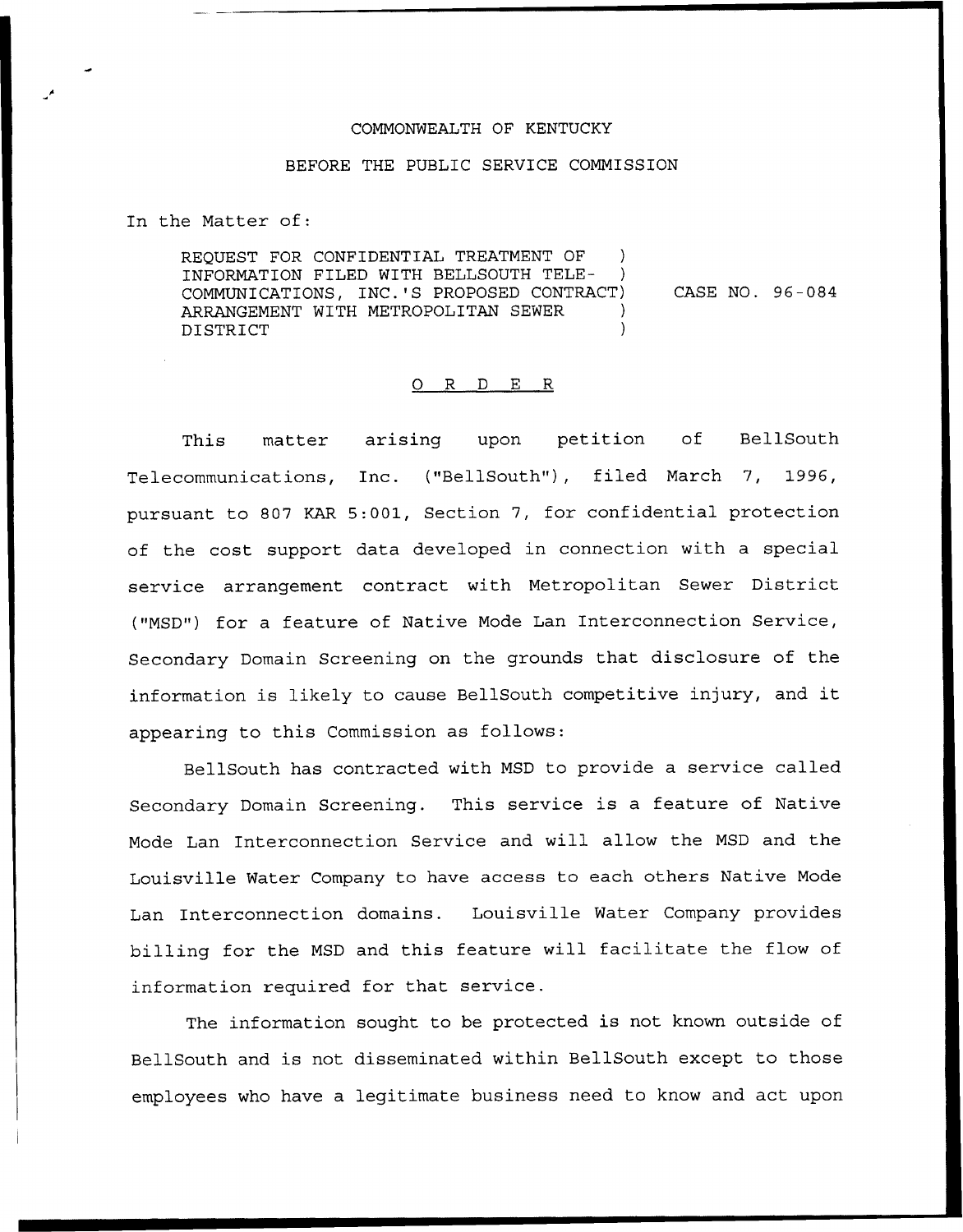the information. BellSouth seeks to preserve and protect the confidentiality of the information through all appropriate means, including the maintenance of security at its offices.

KRS 61.872(1) requires information filed with the Commission to be available for public inspection unless specifically exempted by statute. Exemptions from this requirement are provided in KRS 61 . 878 (1) . That subsection of the statute exempts several categories of information. One category exempted in paragraph (c) 1 of that subsection is commercial information confidentially disclosed to the Commission which if made public would permit an unfair commercial advantage to competitors of the party from whom the information was obtained. To qualify for the exemption, the party claiming confidentiality must demonstrate actual competition and <sup>a</sup> likelihood of substantial competitive injury if the information is disclosed. Competitive injury occurs when disclosure of the information gives competitors an unfair business advantage.

Native Mode Lan Interconnection Service is an alternative to dedicated private line networks. BellSouth's competitors for this service are providers of fiber networks. Disclosure of the information sought to be protected would enable such competitors to determine BellSouth's cost and contribution from the service, which they could use to market their competing services to the detriment of BellSouth. Therefore, disclosure of the information is likely to cause BellSouth competitive injury, and the information should be protected as confidential.

 $-2-$